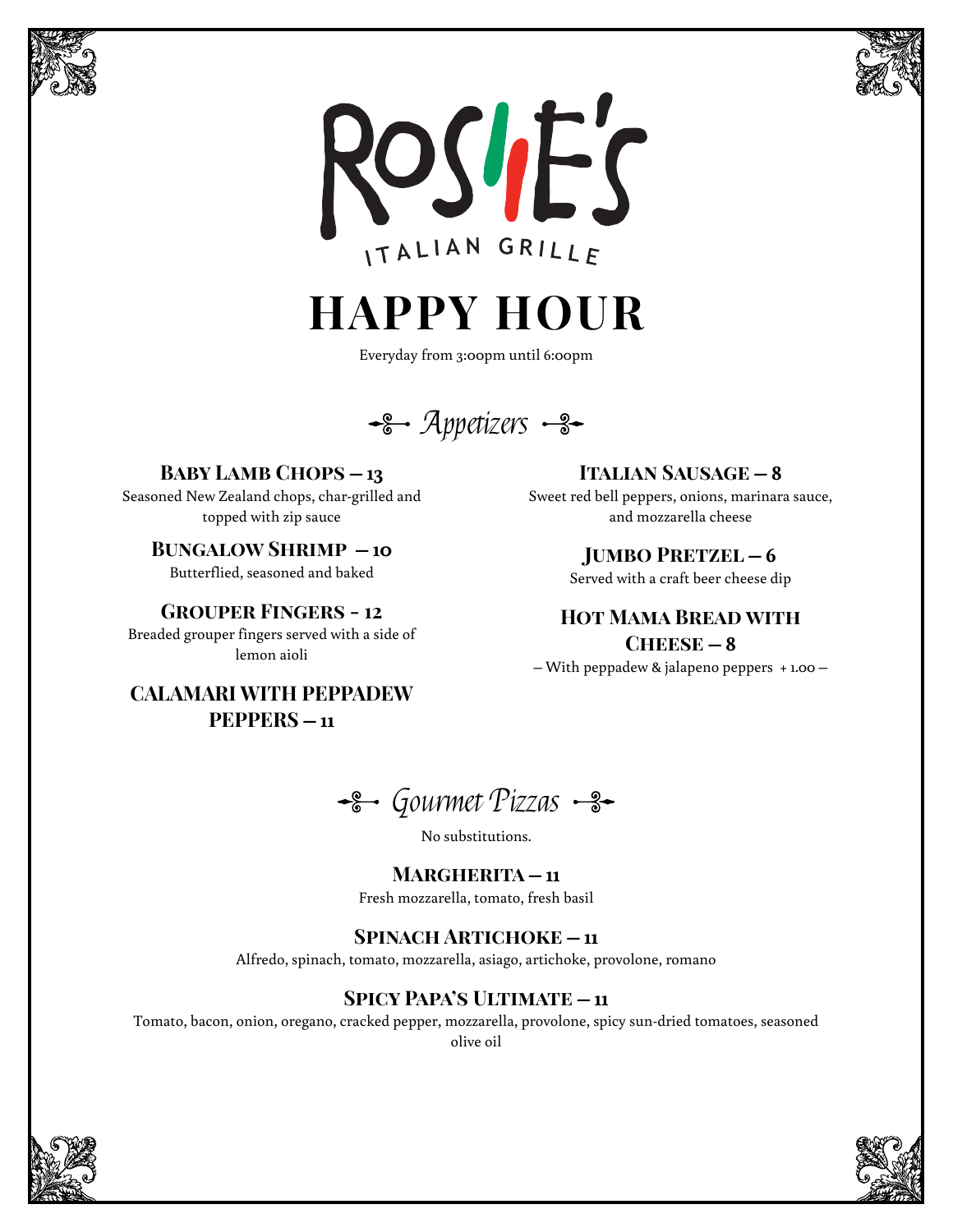





 $\frac{12}{5}$  57 Drinks  $\frac{9}{5}$ 

**Cosmo** Vodka + Triple sec + Cranberry + Lime

### **Dirty Martini**

Tequila + triple sec + lime juice + sour

Vodka + lemonade + raspberry puree

#### **Red Sangria**

A refreshing wine cocktail garnished with fresh fruit

**Clean Slate Riesling**

Crisp with flavors of juicy apple and hints of citrus fruit

#### Vodka + olive juice **Hess Chardonnay**

Medium bodied with aromas of citrus and pear **MARGARITA MARGARITA** with pineapple and tropical fruit flavors

### **Vigneti Del Sole, Pinot Grigio**

**RASPBERRY LEMON DROP** Refreshing with aromas of citrus, apples, and hints of apricots

### **Elijah's Fifth Cup Cabernet**

A rich red wine with delicious aromas and juicy flavors of cherry, blackcurrant and raspberry

#### **Domaine Ferrandiere Pinot Noir**

Medium bodied wine with ripe tannins and notes of cherry, strawberry, plus a hint of vanilla.

 $\frac{1}{6}$  \$1 off  $\frac{1}{3}$ 

### **DOMESTIC BOTTLES & DRAFT BEER**

The full beer list is located in our wine book.

**Well Drinks** Bourbon, Gin, Scotch, Tequila, Vodka, Whiskey



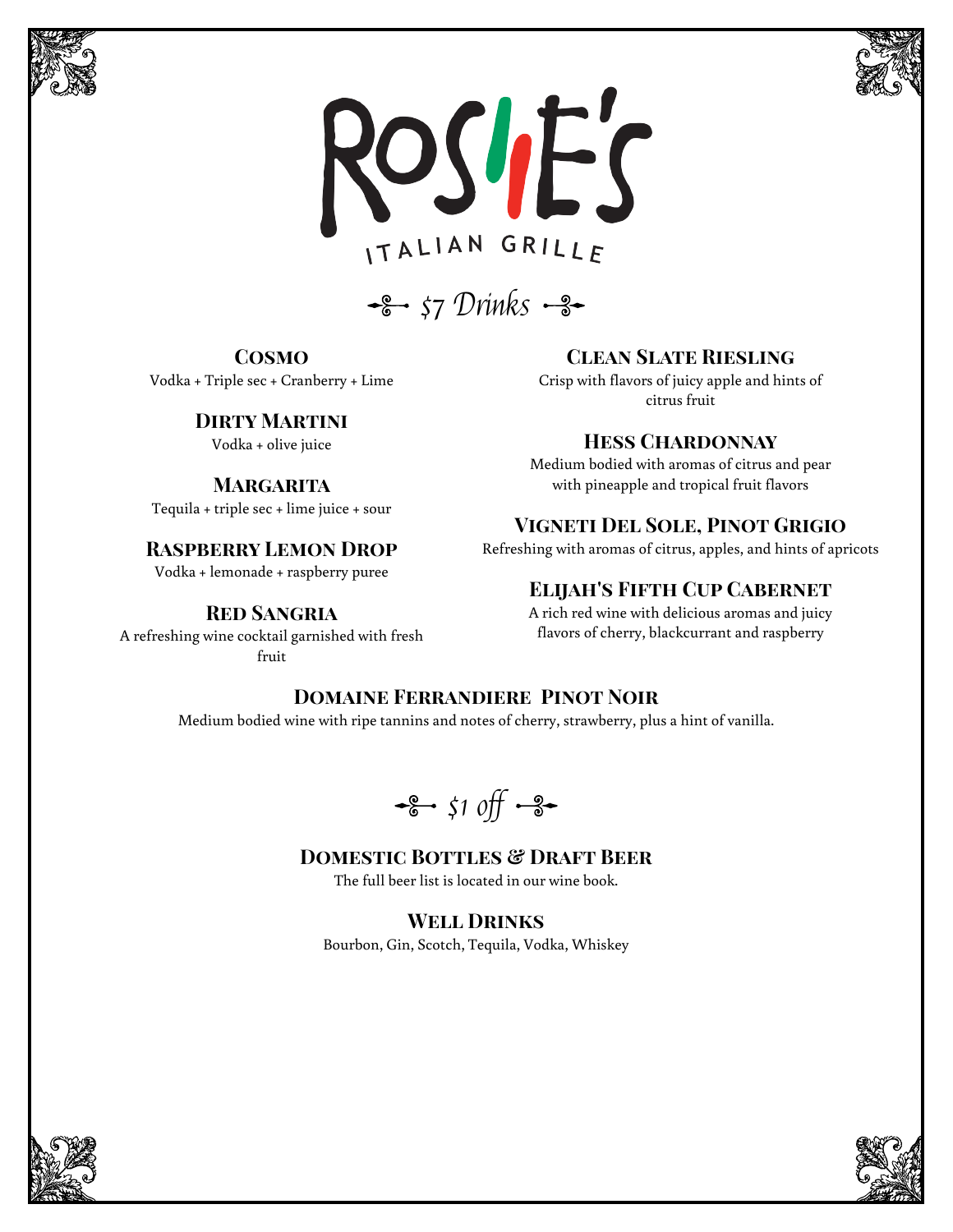# **WINE & DINE TUESDAY**

ONE BOTTLE | ONE APPETIZER | TWO ENTRÉES | \$50

# WINE

(Choose One)

### **ELIJAH'S CABERNET FERRANDIERE PINOT NOIR**

**CLEAN SLATE RIESLING COMTESSE MARION CHARDONNAY**

# APPETIZERS

(Choose One)

### **SPINACH ARTICHOKE DIP**

Served with house-made toast points

### **ITALIAN SAUSAGE**

Red peppers, onions, marinara, and mozzarella

### **BUNGALOW SHRIMP**

Butterflied, seasoned, and baked

### **MARGHERITA PIZZA**

Fresh mozzarella, tomato, and fresh basil

# ENTRÉES

(Choose Two)

### **CHICKEN PARMESAN**

Italian bread crumbs, Roma tomatoes, mozzarella, marinara sauce

### **GRILLED HERB SALMON**

Sicilian herb | olive oil | seasonal vegetables

### **TWO-TOPPING PIZZA**

Traditional or thin crust; choice of two-toppings

### **SHRIMP SCAMPI**

4-shrimp sautéed in a white wine lemon butter garlic sauce; tossed with angel hair pasta

### **CHICKEN PICATTA**

Lemon butter caper sauce with fresh mushrooms and artichokes

### **BAKED RIGATONI**

Tubular pasta, meat sauce, ricotta, mozzarella, provolone

## **NO SUBSTITUTIONS**

## **Wine and Dine is only available for dinner starting at 3:00pm**